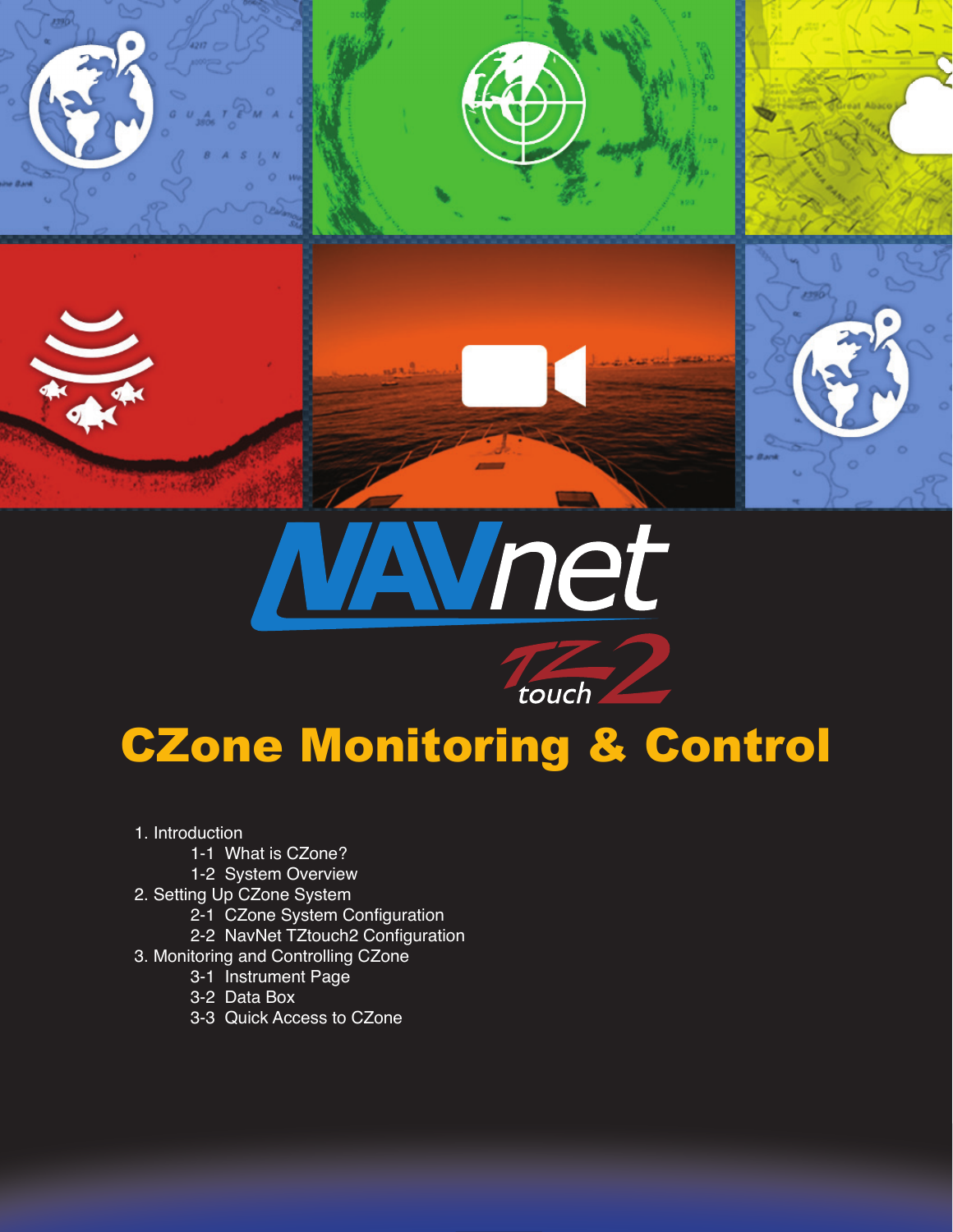# **1. Introduction**

# **1-1 What is CZone?**

**CZone** is a brand of **BEP Marine** and offers a wide variety of digital switching technology. **TZTL12F/15F v4.01** has a **digital switching solution with** 



**CZone** by monitoring and controlling the CZone system from the TZTL12F/15F screen. This document describes how to set up the CZone page and utilize the monitoring and control features on the TZTL12F/15F. For more infomration on CZone and BEP Marine, see their website [<http://www.bepmarine.com/en/czone>](http://www.bepmarine.com/en/czone).

### **1-2 System Overview**

The CZone system has an NMEA2000 interface, while compatible MFDs can monitor the status such as battery and and control the devices such as lights connected to the CZone system. The **TZTL12F/15F v4.01 and later** is compatible with the CZone control.



# **2. Setting Up The CZone System**

# **2-1 CZone System Configuration**

#### **Summary**

To begin with, the CZone system should be configured with a **PC** using **CZone System Configuration Tool**. **This work is to be done by boat builders, authorized installers, or CZone representatives**, so that the TZTL12F/15F will be ready for CZone monitoring and control by users.

As shown in the following illustration, connect a PC to the NMEA2000 network via an NMEA2000/USB converter.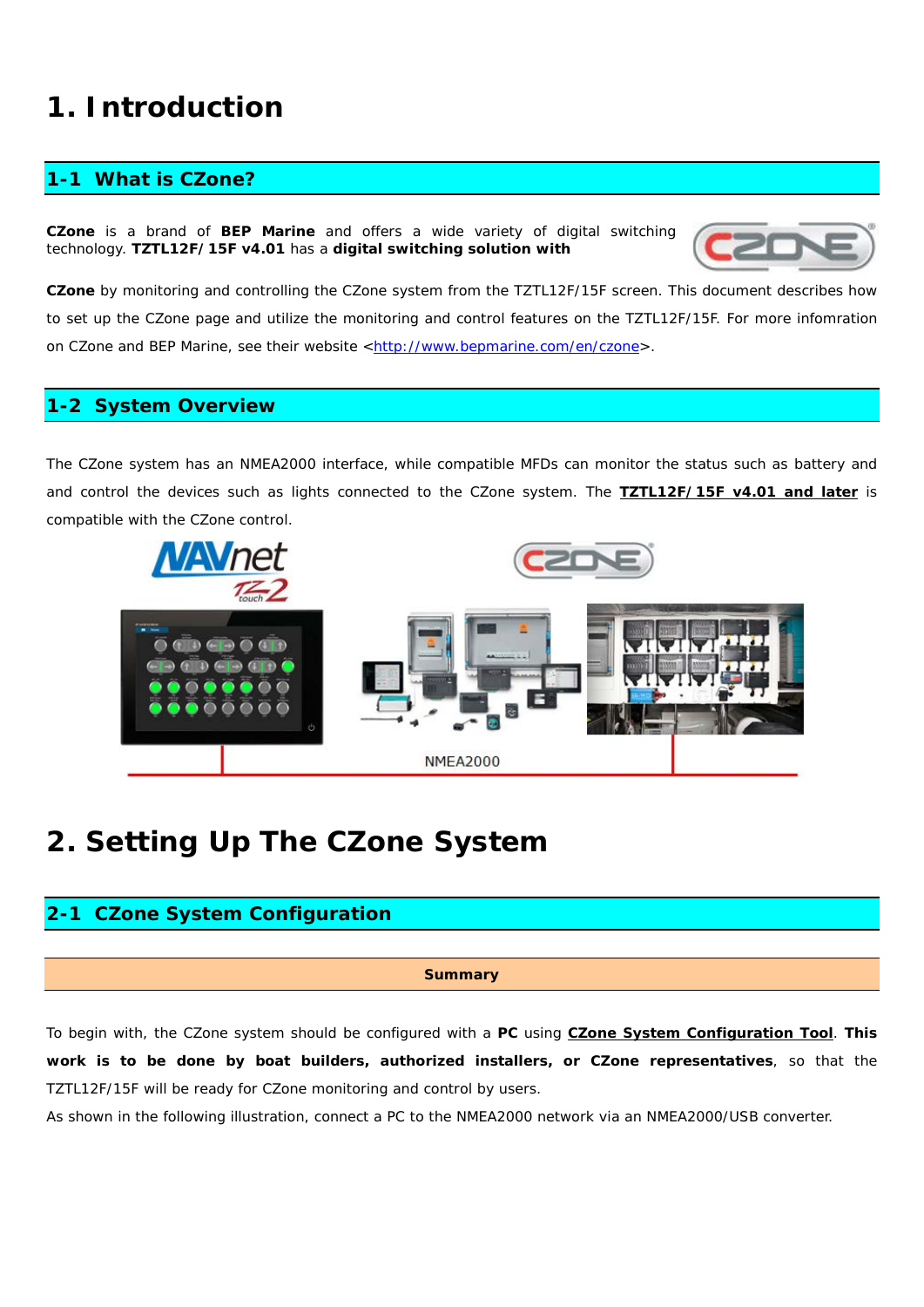|                                                                                                                                                                                                                                        | <b>NAV</b> net                                                                                           |                                | PC for Setup                                                                                                                                                                   |
|----------------------------------------------------------------------------------------------------------------------------------------------------------------------------------------------------------------------------------------|----------------------------------------------------------------------------------------------------------|--------------------------------|--------------------------------------------------------------------------------------------------------------------------------------------------------------------------------|
| <b><i>WILLIAMS</i></b><br><b>DIF Series</b><br><b>DF Selen 2</b><br><b>DF Select 3</b><br><b>DIP Series of</b><br><b>DF Delta S</b><br><b>DF Select 6</b><br><b>SIP Switch ?</b><br><b>DP Select &amp;</b><br>$\overline{\phantom{a}}$ | <b>Uraphic Instruments Selup</b><br>-<br>$\sim$<br>$-$<br>$-$<br>-<br>$\overline{\phantom{a}}$<br>$\sim$ | 49,999,99<br><b>Maria Card</b> | <b>10-20-2</b><br>and the control of the control of the control of the con-<br>AMANGGAZIAN<br><b>LAST ANTICAR</b><br><b>Home Card</b><br>$\overline{\mathbf{C}}$<br><b>USB</b> |
|                                                                                                                                                                                                                                        |                                                                                                          | <b>NMEA2000</b>                | NMEA2000/USB Conversion                                                                                                                                                        |

### **Preparation on TZTL12F/15F – DIP Switch Assignment**

According to CZone specifications, networked MFDs should be assigned with a **unique 8-digit figure**, called **CZone DIP switch**. The figure, which consists of the **combination of "1" and "0"**, should be entered on the TZTL12F/15F screen.

(1) Make sure that the TZTL12F/15F and CZone system are networked via NMEA2000.

(2) When multiple TZTL12F/15F units are networked, assign unique CZone DIP switch (8-digit figure) to each unit.

- Access [Settings] [Initial Setup]
- [Graphic Instrument Setuup]
- [**CZONE**]
- [**CZone DIP Switch Settings**].



#### **Note:**

The CZone menu is available only when the CZone system is detected in the network.

(3) The following setup page will appear, where you can assign a unique CZone DIP switch (8-digit figure). You can see [**ON**] or [**OFF**] settings on the screen. [**ON**] represents the figure "**1**", while [**OFF**] figure "**0**". In combination of [ON] and [OFF], an 8-digit figure is configured. Assign a unique setting to each unit.

In this example, there are two (2) TZTL12F/15F units. One unit is set to "**10000000**" and the other "**10100010**".

|                     | <b>Graphic Instruments Setup</b> | ×            | $\overline{\phantom{a}}$ | <b>Graphic Instruments Setup</b> |             |  |
|---------------------|----------------------------------|--------------|--------------------------|----------------------------------|-------------|--|
| DIP Switch 1        |                                  | <b>BON</b>   | DIP Switch 1             |                                  | ON          |  |
| <b>DIP Switch 2</b> | $[ON] = [1]$<br>$[OFF] = [0]$    | OFF          | <b>DIP Switch 2</b>      | $[ON] = [1]$<br>$[OFF] = [0]$    | <b>TORE</b> |  |
| <b>DIP Switch 3</b> | No. 10000000                     | lore!        | DIP Switch 3             | No. 10100010                     | EOM         |  |
| DIP Switch 4        |                                  | <b>OFF</b>   | DIP Switch 4             |                                  | <b>OFF</b>  |  |
| DIP Switch 5        |                                  | <b>LOEE</b>  | DIP Switch 5             |                                  | <b>DEE</b>  |  |
| DIP Switch 6        |                                  | <b>Lore</b>  | DIP Switch 6             |                                  | orr         |  |
| <b>DIP Switch 7</b> |                                  | <b>EDITE</b> | DIP Switch 7             |                                  | $1$ ON      |  |
| DIP Switch 8        |                                  | <b>DOFF</b>  | DIP Switch 8             |                                  | <b>DOFF</b> |  |
| Apply               |                                  |              | Apply                    |                                  |             |  |

(4) Tap [**Apply**] to save the settings.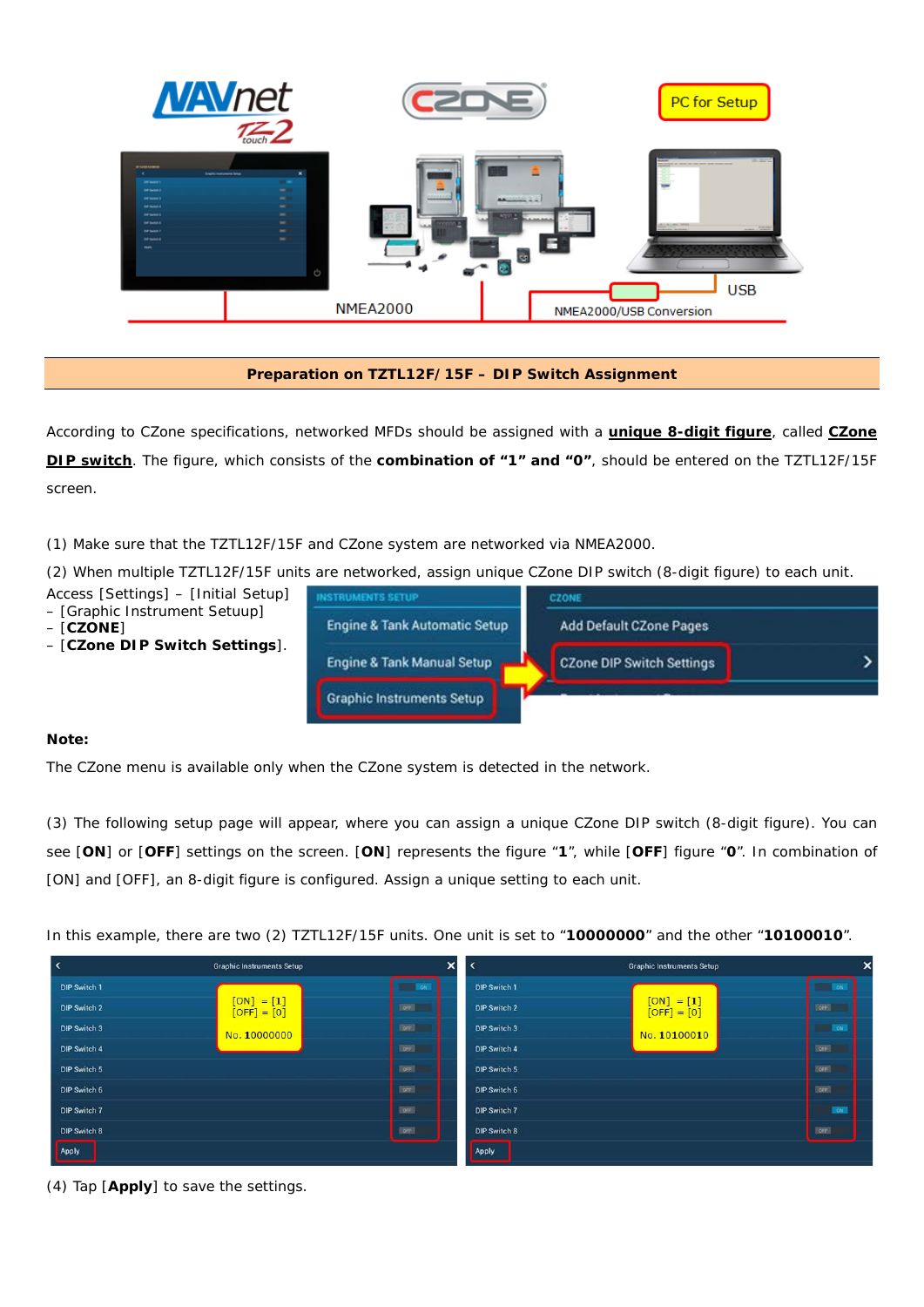#### **Setup on PC – CZone Configuration Tool**

- (1) Make sure that the **CZone System Configuration Tool** is installed in a PC for setup.
- (2) Execute [**CZone System Configuration Tool.exe**].



*(CZone System Configuration Tool.exe)*

- (3) Proceed to CZone system settings in detail.
- (4) After the setup, click [**Write Config to Network**].

|     | CZone" Configuration Tool (R6.05.08.05) |        |                                |  |                                     |                                                                          |          |                            |            |                                 | $ P$ $\times$ |
|-----|-----------------------------------------|--------|--------------------------------|--|-------------------------------------|--------------------------------------------------------------------------|----------|----------------------------|------------|---------------------------------|---------------|
|     |                                         |        |                                |  |                                     |                                                                          |          |                            | ID: 549120 | EEPROM: 651 / 65536 = 0.99%     |               |
|     | <b>XXXXXXXXXXX</b>                      |        |                                |  | Traffic: 29.5%<br><b>Build: 189</b> | Configuration                                                            | Firmware |                            |            |                                 |               |
|     | Modules   Power Metering   Loads        |        | Signal Inputs   Circuits       |  |                                     | AC Mains   MasterVolt™   Logic Blocks   Data Switching   Global Settings |          |                            |            |                                 |               |
|     |                                         |        |                                |  |                                     |                                                                          |          |                            |            |                                 |               |
|     | <b>Configured Modules (8):</b>          |        |                                |  |                                     |                                                                          |          |                            |            |                                 |               |
|     | □ Meter Interfaces (1):                 |        |                                |  |                                     |                                                                          |          |                            |            |                                 |               |
|     | $-00100000 - M101$                      |        |                                |  |                                     |                                                                          |          |                            |            |                                 |               |
|     | Output Interfaces (1):                  |        |                                |  |                                     |                                                                          |          |                            |            |                                 |               |
|     | $-00000100 - 0101$                      |        |                                |  |                                     |                                                                          |          |                            |            |                                 |               |
|     | □ Switch Control Interfaces (1):        |        |                                |  |                                     |                                                                          |          |                            |            |                                 |               |
|     | $-00010000 - SC101$                     |        |                                |  |                                     |                                                                          |          |                            |            |                                 |               |
|     | 日 Signal Interfaces (1):                |        |                                |  |                                     |                                                                          |          |                            |            |                                 |               |
|     | $-01000000 - S101$                      |        |                                |  |                                     |                                                                          |          |                            |            |                                 |               |
|     | Motor Output Interfaces (1):            |        |                                |  |                                     |                                                                          |          |                            |            |                                 |               |
|     | $-00001000 - MOI01$                     |        |                                |  |                                     |                                                                          |          |                            |            |                                 |               |
|     |                                         |        |                                |  |                                     |                                                                          |          |                            |            |                                 |               |
|     |                                         |        |                                |  |                                     |                                                                          |          |                            |            |                                 |               |
|     |                                         |        |                                |  |                                     |                                                                          |          |                            |            |                                 |               |
|     |                                         |        |                                |  |                                     |                                                                          |          |                            |            |                                 |               |
| Add | Edit                                    | Remove | <b>Identify Modules</b>        |  |                                     |                                                                          |          |                            |            |                                 |               |
|     | <b>Network Status: 7 Modules Online</b> |        |                                |  |                                     |                                                                          |          |                            |            | <b>New System Configuration</b> |               |
|     | <b>Read Config From Network</b>         |        | <b>Write Config to Network</b> |  |                                     |                                                                          |          | <b>Save Config to File</b> |            | <b>Load Config From File</b>    |               |
|     |                                         |        |                                |  |                                     |                                                                          |          |                            |            |                                 |               |

(5) The configuration data will be transferred to the NMEA2000 network. While the TZTL12F/15F reads the data, the message [**Receiving Configuration**] will appear. Wait until the reading is complete and the message disappears.



# **2-2 NavNet TZtouch2 Configuration**

If the message [Receiving Configuration] disappears from the TZTL12F/15F, the CZone system configuration has been written to the TZTL12F/15F. The remaining task is simple on the TZTL12F/15F.



The instrument page design will then be preset based on the CZone system configuration made in **Section 2-1**.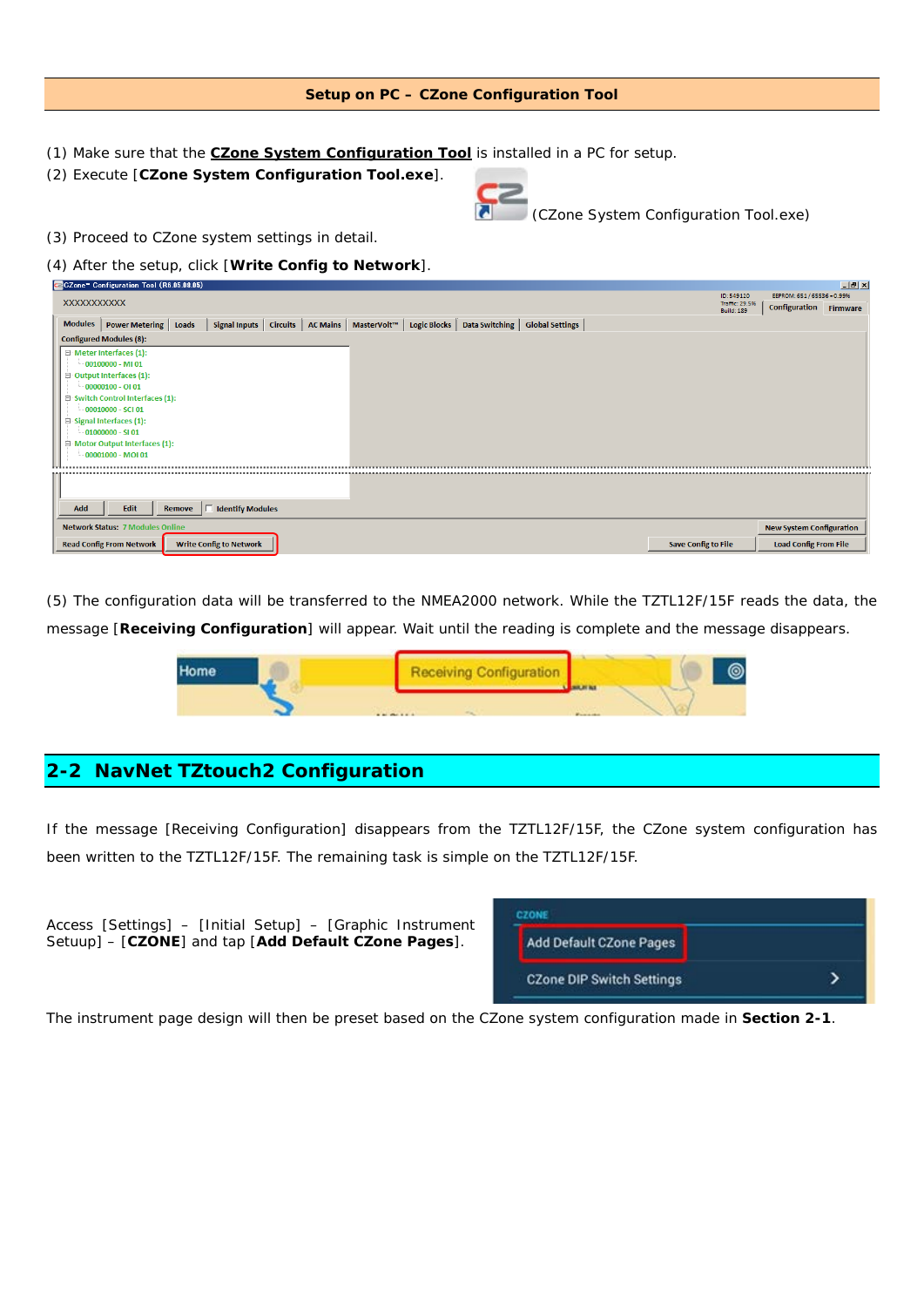# **3. Monitoring and Controlling CZone**

After the setup in **Section 2** is complete, the TZTL12F/15F is ready to monitor and control the CZone system in the **Instrument** page, **Data Box**, and **Universal Setting** screen. The following table shows available CZone functions from the TZTL12F/15F.

| <b>Function</b>  | <b>Descriptions</b>                                                                                                                                                                                        |  |  |  |  |  |
|------------------|------------------------------------------------------------------------------------------------------------------------------------------------------------------------------------------------------------|--|--|--|--|--|
| CZone Modes      | With the CZone Configuration Tool, multiple operation flows can be customized. As an<br>example, one tap on the "Day Mode" icon changes all the lights onboard, instead of turning<br>on/off individually. |  |  |  |  |  |
| CZone Control    | For individual operation such as lighting at a specific spot                                                                                                                                               |  |  |  |  |  |
| CZone Monitoring | For status indication only such as battery, not operational                                                                                                                                                |  |  |  |  |  |

## **3-1 Instrument Page**

The CZone display is available in both **full** and **1/4-sized Instrument** pages.

In the example shown at right, the are preset after performing the **CZone Pages**] in **Section 2-2**.

Some sample screens are shown be

|                       |                               | Full 1                                                                               |  |  |  |  |  |  |  |
|-----------------------|-------------------------------|--------------------------------------------------------------------------------------|--|--|--|--|--|--|--|
| hree (3) pages        |                               | Full 2                                                                               |  |  |  |  |  |  |  |
| [Add Default          | <b>HDG</b>                    | <b>Single Engine</b>                                                                 |  |  |  |  |  |  |  |
|                       | :09                           | <b>Twin Engines</b>                                                                  |  |  |  |  |  |  |  |
| elow.                 |                               | <b>Triple Engines</b>                                                                |  |  |  |  |  |  |  |
|                       |                               | <b>Quad Engines</b>                                                                  |  |  |  |  |  |  |  |
|                       |                               | <b>CZone Modes</b>                                                                   |  |  |  |  |  |  |  |
|                       |                               | <b>CZone Control</b>                                                                 |  |  |  |  |  |  |  |
|                       | cog                           | <b>CZone Monitoring</b>                                                              |  |  |  |  |  |  |  |
| Home<br>ᇔ             |                               |                                                                                      |  |  |  |  |  |  |  |
|                       |                               |                                                                                      |  |  |  |  |  |  |  |
|                       |                               |                                                                                      |  |  |  |  |  |  |  |
| <b>DC Battery</b>     | AC in 0-1                     | <b>DC Converter</b><br>AC in 252-1<br>77.14                                          |  |  |  |  |  |  |  |
| 14.38 V<br>DC<br>-- A | $-V$<br>$n_{\nu}$<br>-- A     | 0 <sub>mV</sub><br>$-V$<br>100 %<br>DC<br>$\sim$<br>0 <sub>mA</sub><br>-- A<br>132 G |  |  |  |  |  |  |  |
|                       |                               | Đ                                                                                    |  |  |  |  |  |  |  |
|                       | <b>Fuel 12</b><br>Tank2-Port  | <b>Fuel 10</b><br>72.10<br><b>Fuel 13</b>                                            |  |  |  |  |  |  |  |
|                       | 49 %<br>31 %<br>122 G<br>96.G | 78 %<br>100 %<br>100 %<br>2.6 <sub>G</sub><br>410 G<br>132 G                         |  |  |  |  |  |  |  |
|                       | $\mathbf{P}$<br>P٥            | $\mathbf{P}$<br>$\mathbf{P}$<br>$\mathbf{P}$                                         |  |  |  |  |  |  |  |
|                       |                               |                                                                                      |  |  |  |  |  |  |  |

k

 $\boldsymbol{\mathsf{x}}$ 

Choice Of The Config Type

#### **CZone Monitoring**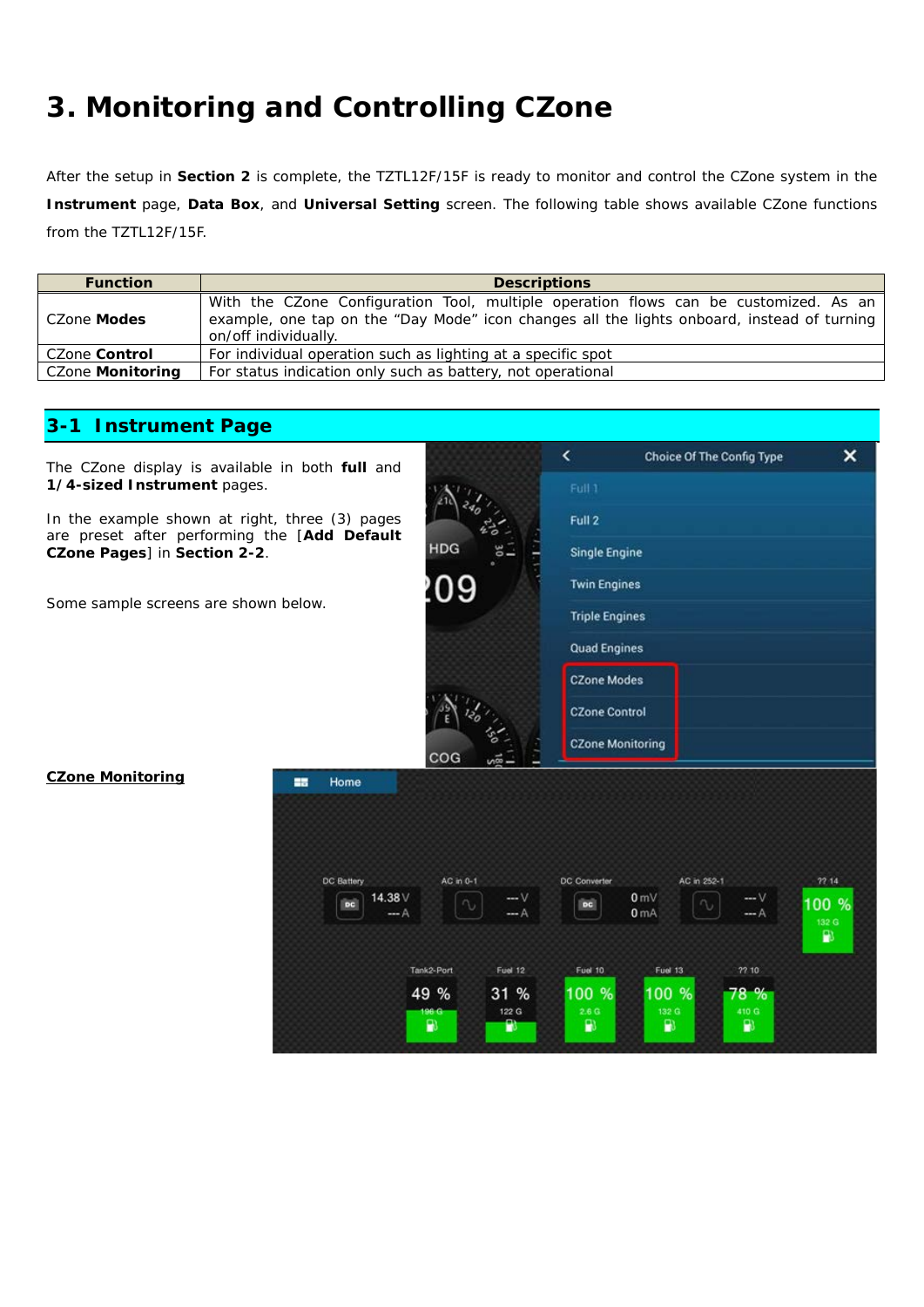#### **CZone Control**



**One benefit with the TZTL12F/15F is that both CZone and general NMEA2000 information can be laid <u>out on the same screen</u>. As an** example, engine information from general NMEA2000 sensors can be shown in combination with fuel and battery status from CZone.

Combination samples.